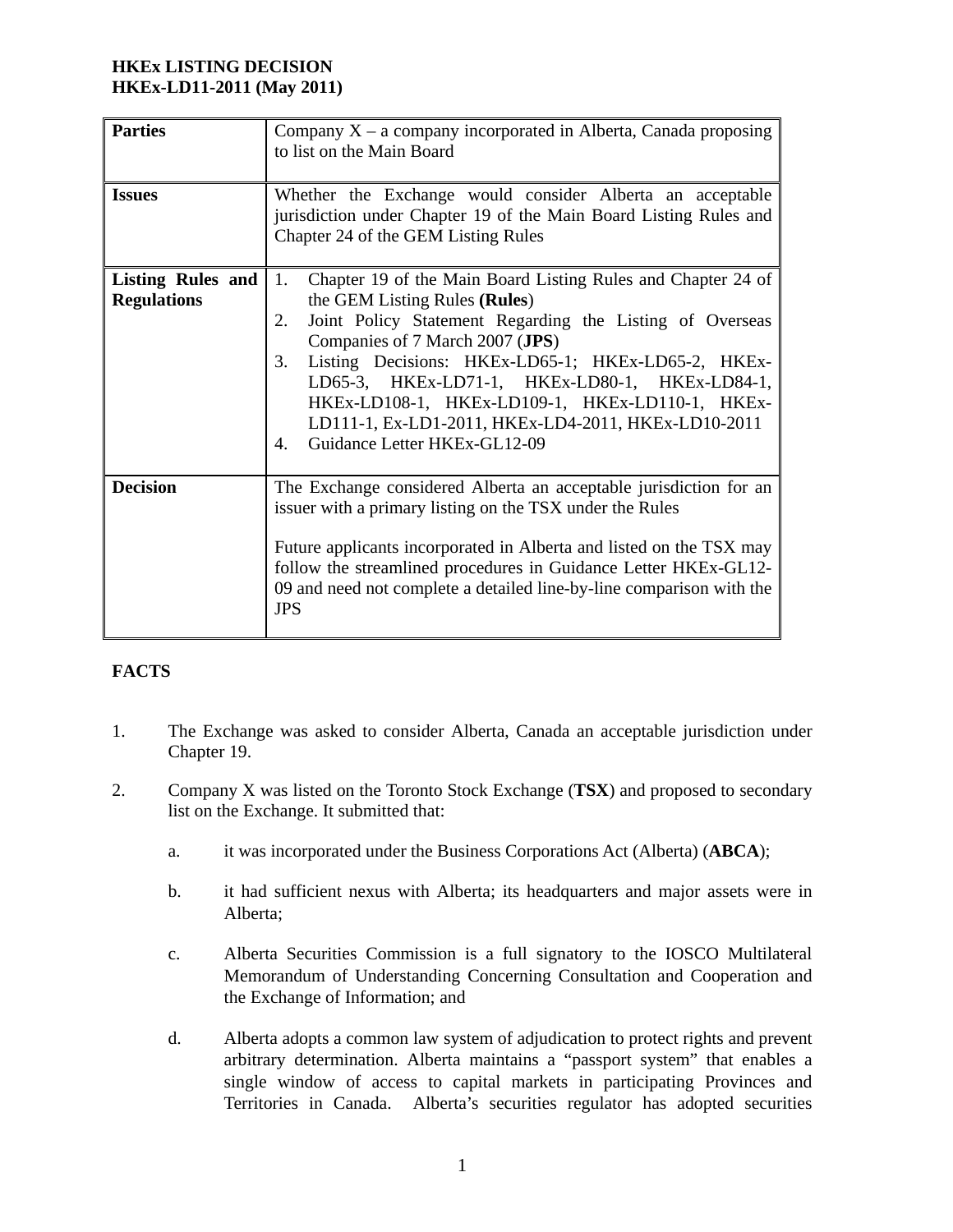regulations similar to those in Ontario and British Columbia, which are considered as acceptable overseas jurisdictions by the Exchange.

3. The Exchange was provided with a comparison table (**Comparison Table**) comparing the Hong Kong Companies Ordinance (**HKCO**) with the ABCA based on the JPS framework as supplemented by Guidance Letter HKEx-GL12-09.

### **APPLICABLE RULES, REGULATIONS AND PRINCIPLES**

- 4. All listing applicants must ensure that they are able to and will comply with the Rules, the Securities and Futures Ordinance (**SFO**) and the Hong Kong Codes on Takeovers and Mergers and Share Repurchases (**Takeovers Codes**).
- 5. Chapter 19 of the Main Board Rules and Chapter 24 of the GEM Rules provide a general framework for overseas companies seeking a listing on the Exchange. The Exchange may refuse a listing if it is not satisfied that the overseas issuer is incorporated in a jurisdiction which offers at least equivalent standards of shareholder protection to Hong Kong.
- 6. Where the Exchange believes that the overseas issuer's jurisdiction of incorporation does not provide shareholder protection standards equivalent to those in Hong Kong, it may approve the listing of the overseas issuer if it varies its constitutive documents to provide the necessary protection (see Note to Main Board Rules 19.05(1), 19.30(1) and GEM Rule 24.05(1)).
- 7. The JPS formalises this process by setting out a list of shareholder protection areas the Exchange takes into account.
- 8. The standards in the JPS were compared against the standards of different overseas jurisdictions in Listing Decisions HKEx-LD65-1, HKEx-LD65-2, HKEx-LD65-3, HKEx-LD71-1, HKEx-LD80-1, HKEx-LD84-1, HKEx-LD108-1, HKEx-LD109-1, HKEx-LD110-1, HKEx-LD111-1, HKEx-LD1-2011, HKEx-LD4-2011, HKEx-LD10- 2011 .
- 9. Guidance Letter HKEx-GL12-09 sets out Streamlined Procedures for listing overseas companies (**Streamlined Procedures**). Under it, a potential applicant can benchmark the shareholder protection standards in its home jurisdiction to any one of the recognised or accepted jurisdictions, instead of benchmarking to Hong Kong.

#### **ANALYSIS**

- 10. Where an applicant proposes to change its corporate practices (e.g., by amending its constitutive document or administrative procedures) to achieve equivalence with the shareholder protection standards of Hong Kong or another recognised or accepted jurisdiction, there may be more than one acceptable way to do so. The Exchange does not prescribe the method used.
- 11. Company X submitted that its articles of association (**Articles**) could not be amended under Alberta law to provide comparable shareholder protection standards as those in Hong Kong for some JPS items (as detailed in Items  $1(c)$ ,  $3(a)$ ,  $3(d)$ ,  $3(e)$  of the Appendix). Instead, it would give undertakings (**Undertakings**) to the Exchange to ensure comparable shareholder protection.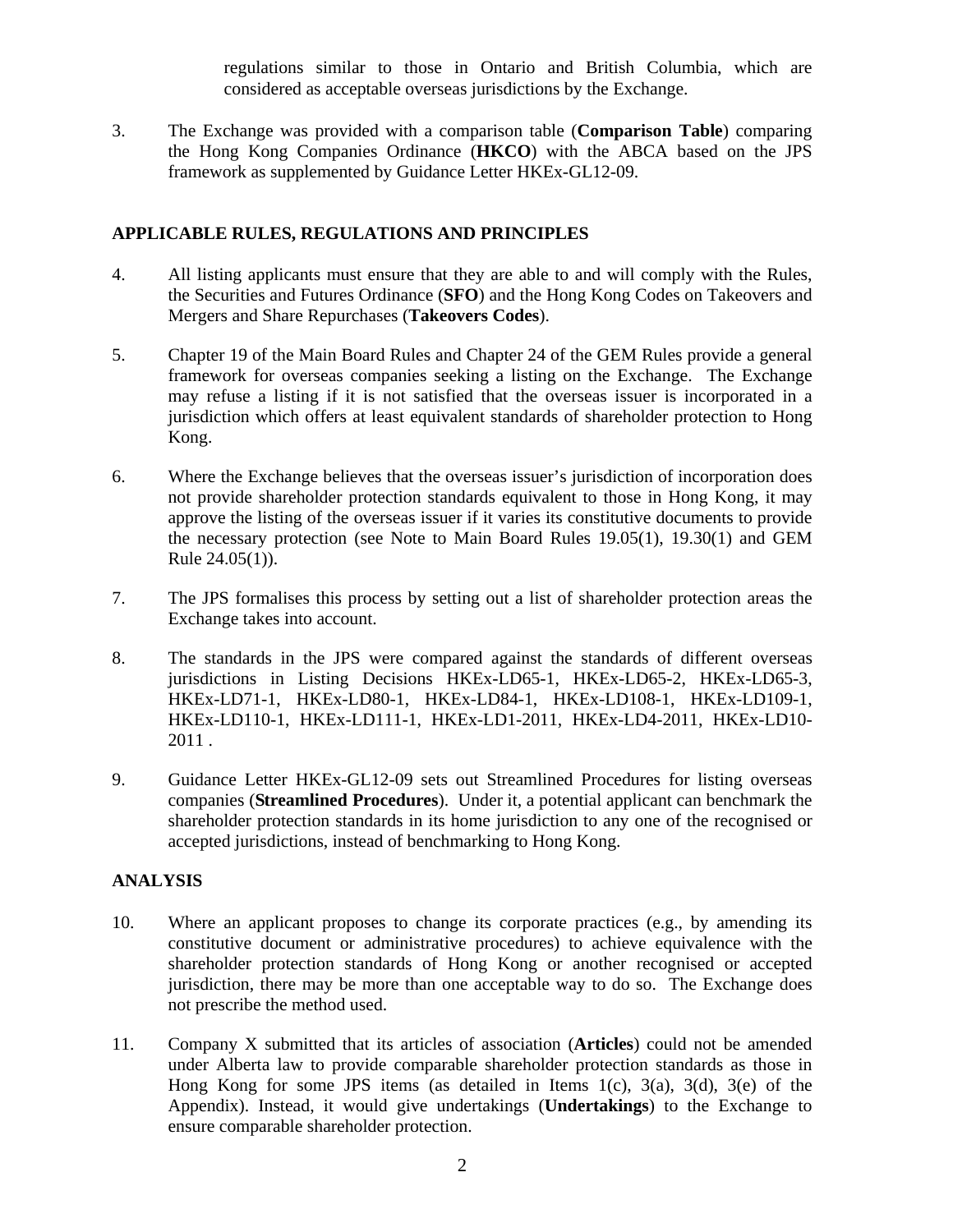- 12. After considering the Alberta laws applicable to Alberta public companies and the Undertakings, the Exchange was satisfied that Company X would provide broadly equivalent shareholder protection standards as those under the HKCO. While some differences remained, the Exchange considered that the differences are acceptable. The differences are highlighted below (Items 1(a), 1(b), 1(d), 1(e), 4(b), 4(c) & 4(d) of the JPS).
- 13. Where the JPS merely requires disclosure of the laws on corporate matters (e.g., Items 1(g) and 4(e) of the JPS), Company X would clearly disclose the information in its listing document.

# *Differences*

*Items 1(a), 1(b), 1(d) & 4(b) of the JPS - Voting threshold for change of constitutional documents, variation of share class rights, voluntary winding-up and share capital reduction* 

17. Under the HKCO, these matters must be approved by a three-quarter majority of the share capital present in the general meeting. In Alberta, the above matters are resolved by a special resolution under the ABCA which must be passed by a majority of not less than two third of the votes cast by shareholders who voted at a special meeting of the shareholders (**Special Resolution**). The Exchange has accepted a voting threshold of two-third under the Streamlined Procedures.

### *Item 1(b) – Court petition to cancel class rights variation*

18. Unlike the HKCO, the ABCA does not provide for a right to petition to the court for holders holding more than 10% of the issued shares of that class. The ABCA, instead, provides shareholders with the right to require the company to purchase their shares and pay fair value for them for fundamental amendments in the company's articles (**Dissent Rights**). This serves as an alternative shareholder safeguard.

### *Item 1(e) – appointment of auditor*

- 19. Although the ABCA, like the HKCO, requires appointment of auditors to be approved by a simple majority vote of the shareholders cast at a general meeting, it provides a different voting mechanism for appointment of auditors which limits the voting choices to only "For" or "Withheld". It is legally impossible to allow for "Against" votes. Alberta law is similar to British Columbia and Ontario laws in this regard.
- 20. Company X submitted that sufficient shareholders protection is available because:
	- a. shareholders may remove the auditor from office by ordinary resolution at a special meeting; and
	- b. the audit committee can request the auditors to resign at any time for poor performance and the directors can fill the vacancy until the next shareholders' annual meeting or if the articles so provide the vacancy must be filled by the vote of the shareholders.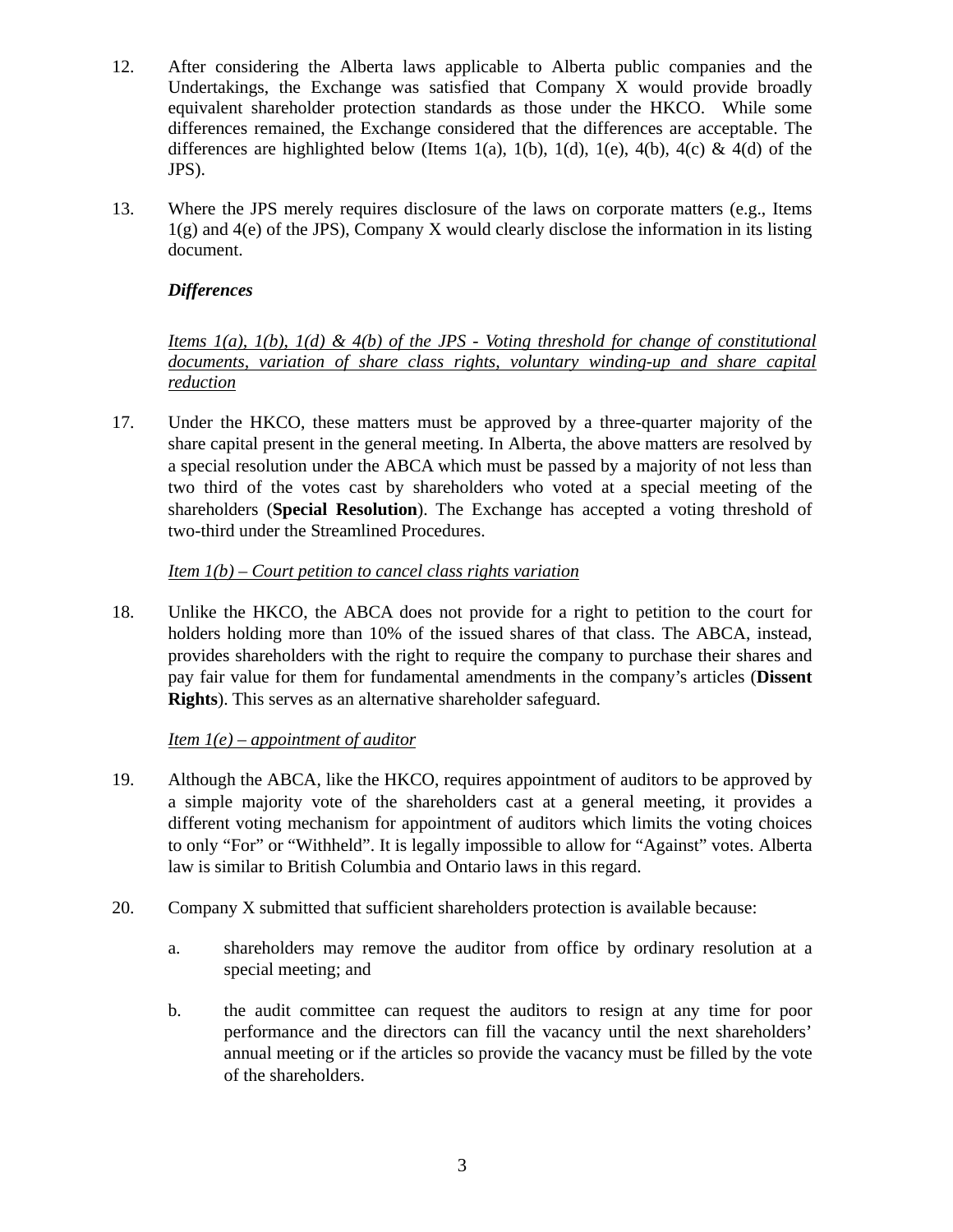### *Item 4(b) - No court process for share capital reduction*

21. Under the HKCO, share capital reduction in a company must be subject to court confirmation. Under Alberta laws, a Special Resolution is required for capital reduction. The ABCA does not require a court confirmation for capital reduction. Alternative safeguards are in place as the ABCA provides that (i) a Special Resolution is required for capital reduction; (ii) shareholders may make application to the court for a rectification order if a company's action is oppressive or unfairly prejudicial to or unfairly disregards shareholders' interests.

#### *Item 4(c) – redemption and repurchase of share*

22. The HKCO requires a company to redeem its shares out of distributable profits or fresh proceeds from a new share issue. The ABCA does not specify the types of funds that may be used to repurchase or redeem a company's shares. However, it provides protection by prohibiting the repurchase or redemption of shares unless certain financial tests are met (i.e. the liquidity test or alternative liquidity test prescribed under the ABCA).

#### *Item 4(d) – distribution and dividend*

23. The HKCO requires distribution of a company's assets to its members to be made out of realised profits and if out of assets, the remaining net assets must not be less than the share capital plus undistributable reserves. There is no similar provision in the ABCA. However, the ABCA provides that a company can only make a distribution if the liquidity test (stated in Item 4(c) above) can be met after the distribution.

### **CONCLUSION**

- 24. The Exchange considered Alberta an acceptable jurisdiction for a company's incorporation on the basis that:
	- a. Company X would provide the Undertakings to the Exchange;
	- b. its primary listing would remain on the TSX;
	- c. the shareholder protection standards of an Alberta company listed on the TSX as supplemented by the Undertakings are broadly commensurate with those in Hong Kong;
	- d. there were no specific circumstances the Exchange was aware of that would render the acceptance of Alberta inappropriate;
	- e. Company X would disclose in its listing document the jurisdictional and regulatory differences between Hong Kong and Alberta, especially on the JPS aspects; and
	- f. Company X would duly inform the Exchange and make announcement in accordance with the Rules if there were major changes in Alberta laws which would significantly worsen the shareholder protection standards as compared to those in Hong Kong. The Exchange would impose conditions as appropriate or reconsider Alberta as an acceptable jurisdiction for a company's incorporation.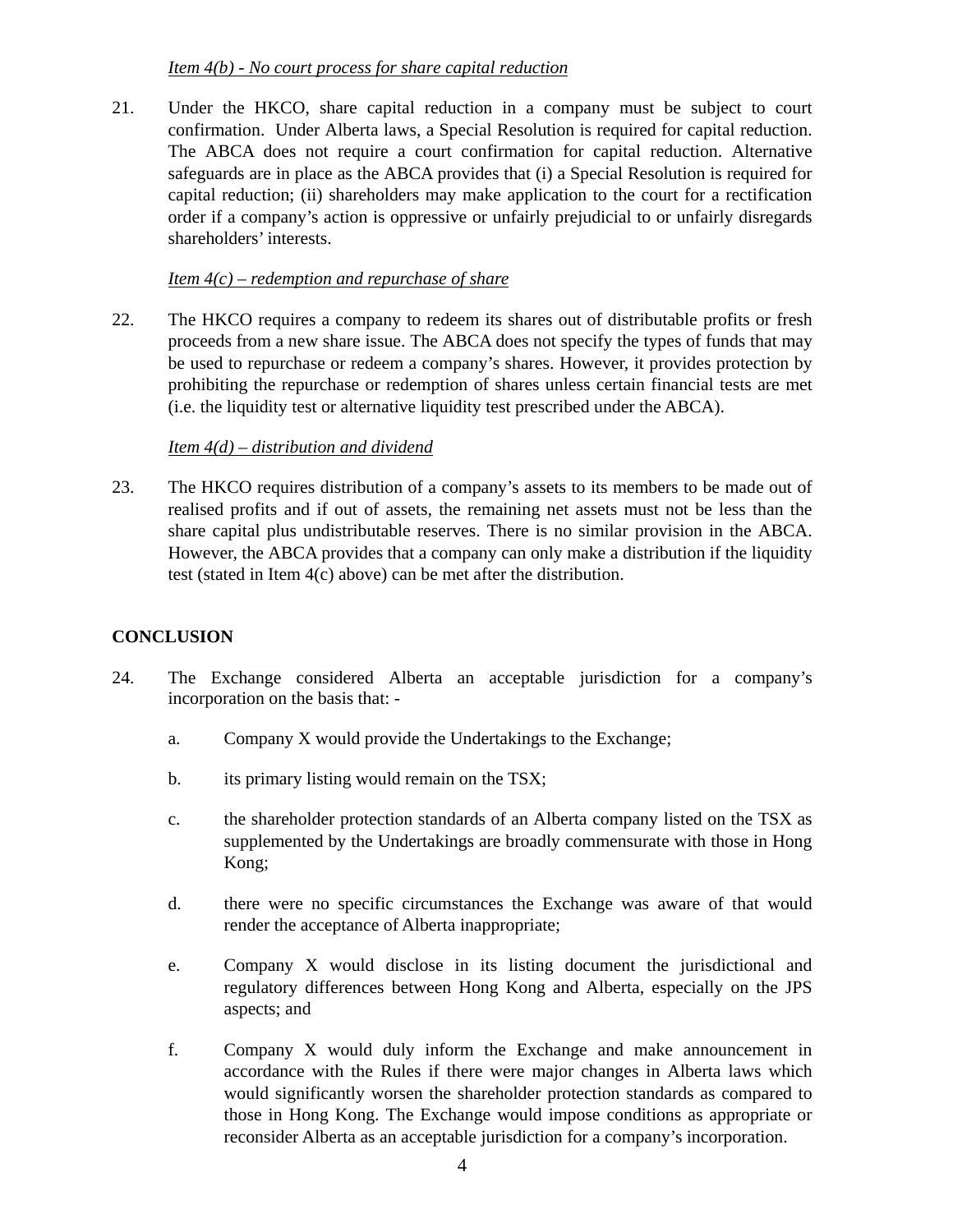- 25. The Exchange would require the following confirmations when Company X filed its listing application:
	- a. a sponsor's confirmation that it has considered and reviewed all material shareholder protection areas in its due diligence review under Practice Notice 21 to the Rules and that it is independently satisfied that the shareholder protection offered in Alberta is at least equivalent or broadly commensurate to that in Hong Kong; and
	- b. a legal opinion and sponsor's confirmation that the listing applicant's constitutional documents do not contain provisions which will prevent it from complying with the Rules, the SFO – Disclosure of Interest, and Takeovers Codes.

### **NOTES TO ISSUERS AND MARKET PRACTITIONERS**

**For any questions relating to this Listing Decision please feel free to contact the Listing Division.**